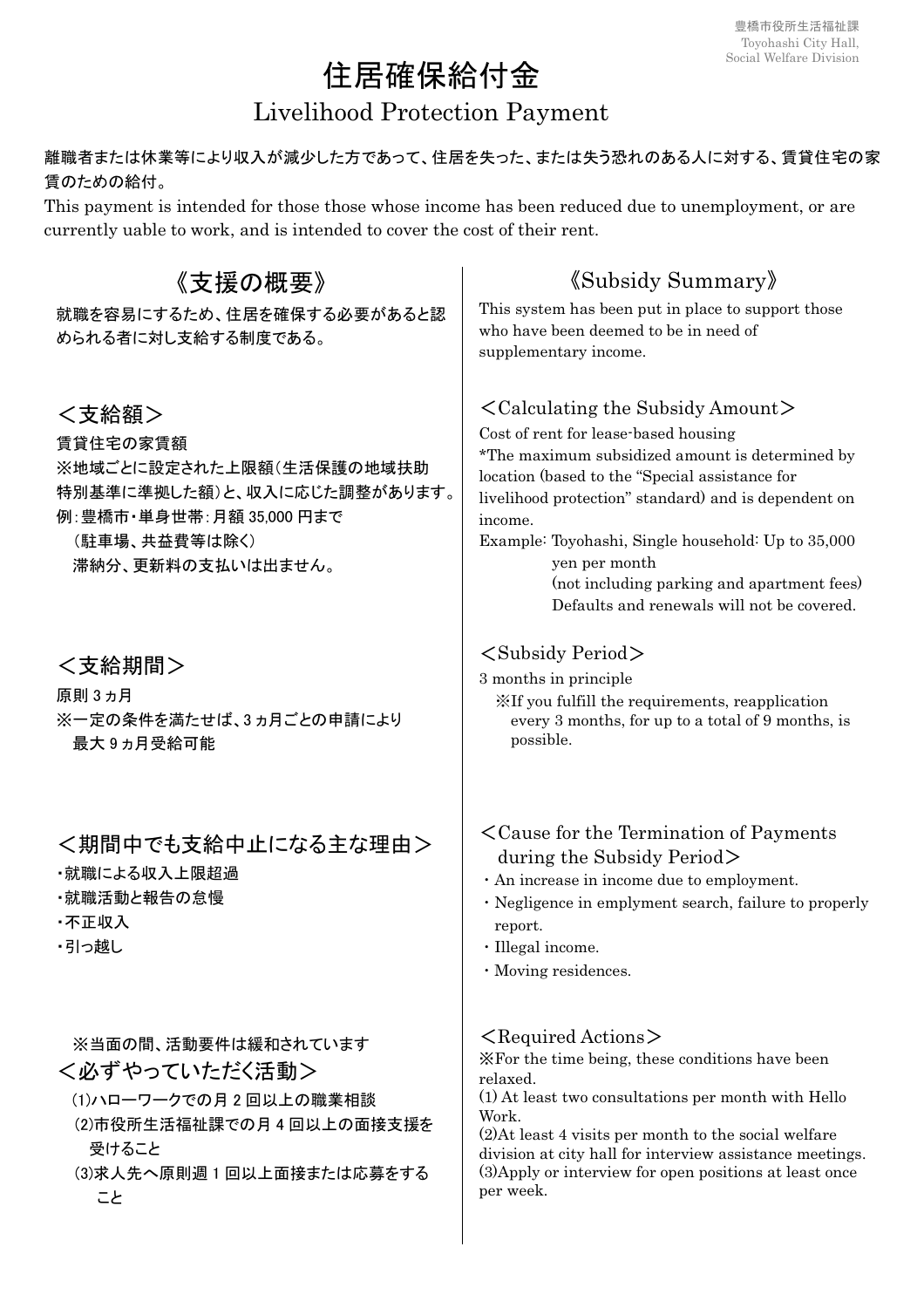### 《対象者の用件》

以下のすべてに当てはまる方が対象です。(別途要件 あり) また、審査があります。

- ① 申請時に離職後 2 年以内である、または、休業等に より離職・廃業と同程度に収入が減少した場合
- ② 離職前に主たる生計維持者であった(離職後離婚な どにより主たる生計維持者となっている場合も含む)
- ③ 就労能力と常用就職意欲がある
- ④ 住宅を失った、または賃貸住宅に居住しているが住 宅を失う恐れがある
- ⑤ 申請者及び申請者と生計を一つにしている同居の親 族の収入の合計額が次の金額である 単身世帯:8.1 万円+家賃額 (地域ごとに設定された基準額が上限)未満 2 人世帯:12.4 万円+家賃額(同上) 3 人世帯:15.9 万円+家賃額(同上) 4 人世帯以上:それぞれ規定あり
- ⑥ 申請者及び申請者と生計を一つにしている同居の親 族の預貯金の合計が次の金額以下である 単身世帯:486,000 円 2 人世帯:744,000 円 3 人世帯:954,000 円 4 人以上世帯:100 万円未満
- ⑦ 国の雇用政策による給付・貸付、地方自治体などが 実施する住居等困窮離職者に対する類似の給付・貸 付を、申請者および申請者と生計を一つにしている 同居の親族が受けていない
- ⑧ 申請者及び申請者と生計を一つにしている同居の親 族のいずれもが暴力団員ではない

## 《Eligible Parties》

Those who fulfill the following requirements are eligible. (Seperate restrictions apply) Reviews will be conducted.

- ① Those for whom less than two years have passed since becoming unemployed, or who have a reduction in income due to unemployment caused by business closures
- ② Those who, prior to unemployment, were the primary income for the household. (Includes those who became the primary income due to divorce following unemploymen.)
- ③ Those who have a basic level of working ability and the desire to find emplyment.
- ④ Those who have lost their place of residence, or are in fear of losing their place of residence.

Total income of the applicant and those living together with the applicant: Single household: Less than 81.000 yen + cost of rent (This is determined by each region, and is the upper limit) 2 people : 124.000 yen + cost of rent (same as above) 3 people: 159.000 yen + cost of rent (same as above) 4 or more people : Provisions apply

- ⑤ The applicant and those living with them have less than the following savings : Single household: 486.000 yen 2 people: 744.000 yen 3 people: 954.000 yen 4 or more: Less than 1.000.000 yen
- ⑥ The applicant and those living with the applicant are not receiving similar subsidies to support unemployment from the government.
- ⑦ Neither the applicant nor those living with them are members of a gang.